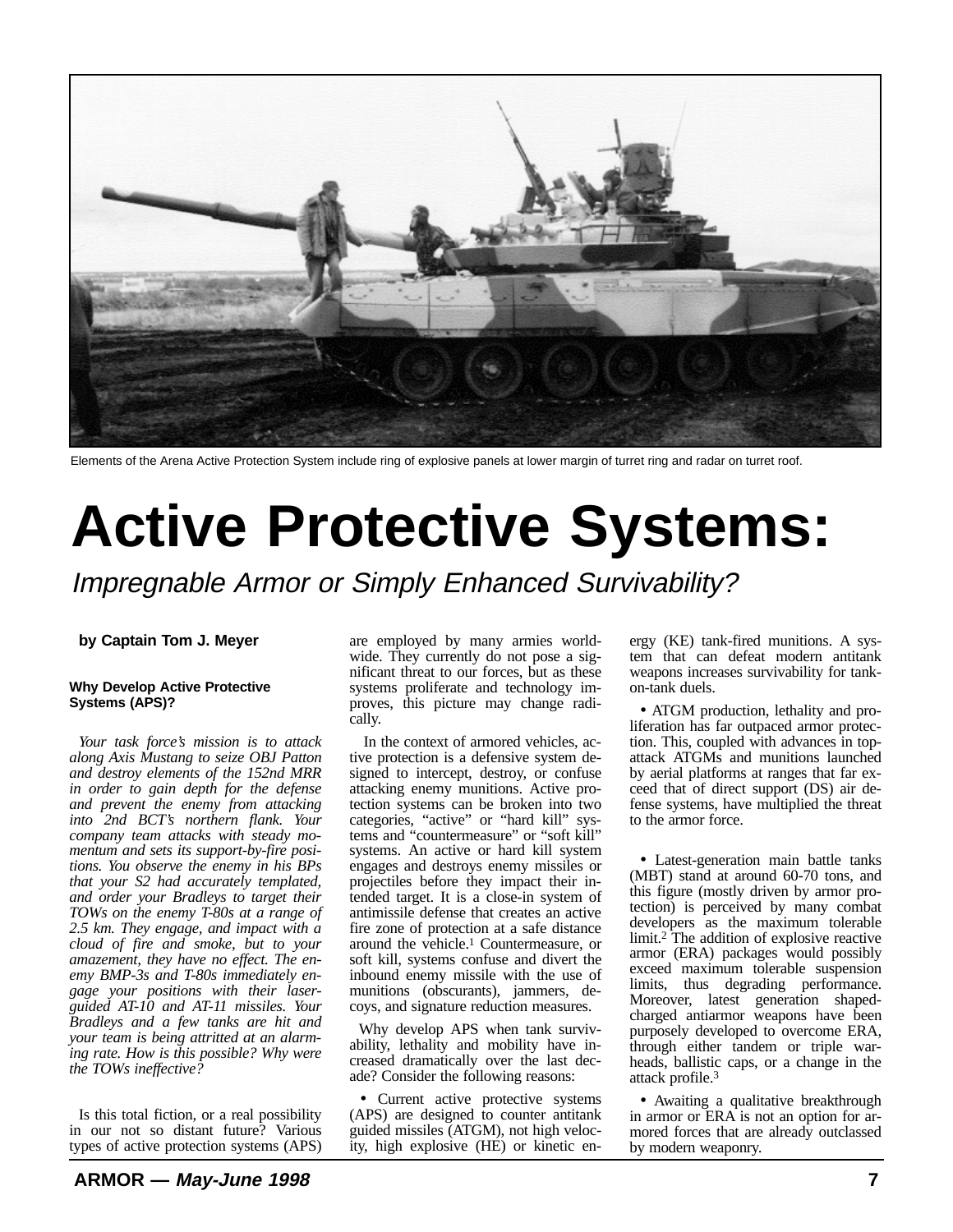• It is simply less expensive to increase survivability by adding an ERA and APS package than by buying or developing new tanks in sufficient quantity. This is more cost-effective to Middle Eastern and Eastern European countries because these packages are fitted to T-55s, T-62s, and T-72s during routine retrofits and are light enough not to degrade automotive performance.

• Furthermore, the future antitank threat will, by definition, be omnidirectional, forcing tank designers out of their cozy frontal arc fixation and into trying to provide virtually the same level of protection all around their vehicles. 4

Although many countries have developed soft kill or countermeasure systems, only Russia has moved from the concept to production stage to create a truly hard kill, or active system. Current Russian active protection and countermeasure systems include: Drozd, Shtora-1, and Arena.

## **Drozd**

The first operational APS, named Drozd, was developed by the Soviet Union between 1977 and 1982. This system was installed on some 250 naval infantry T-55As (redesigned T-55ADs) in the early 1980s, and was designed for protection from ATGMs and antitank grenades.5 It used primitive millimeter-wave radar sensors on each side of the turret to detect incoming rounds. A filter in the radar processor was intended to ensure that the system responded only to targets flying at speeds typical of ATGMs. These are engaged by one or more shortrange rockets carrying fragmentation warheads (similar to mortar rounds), fired from four-round launchers (one on each side of the turret).6 Drozd provides maximum overlap and protection only to the forward 60° portion of the turret, leaving the sides and rear vulnerable. The tank crew can change the orientation of the system by rotating the turret.



Drozd defensive launchers are visible at the outer edges of the turret, below and outside the smoke grenade launchers. Activated by a radar system that detects incoming rounds, the system's short-range self-defense rockets use fragmentation warheads. (All story photos taken at Omsk, Russia demonstration by Ron Dritlein of TACOM)

Drozd suffered from several shortcomings. Its radar was unable to determine threat elevation levels adequately, and the self-defense rockets would almost certainly have caused unacceptably high levels of collateral damage — particularly to accompanying dismounted infantry.7 The system costs around \$30,000 and is reported to have been around 80 percent successful against rocket propelled grenades (RPGs) in Afghanistan.8

## **Shtora-1**

Shtora-1 is an electro-optical jammer that jams the enemy's semiautomatic command to line of sight (SACLOS) antitank guided missiles, laser rangefinders and target designators.<sup>9</sup> Shtora-1 is actually a soft kill, or countermeasures system. It is most effective when used in tandem with a hard kill system such as the Arena, which is discussed later.

During the International Defense Exposition (IDEX) held in Abu Dhabi in 1995, the system was shown fitted to a Russian T-80U and a Ukrainian T-84 MBT. The first known application of the system is the Russian T-90 MBT that entered service in the Russian Army in 1993.10

The Shtora-1 system comprises four key components, the electro-optical interface station, which includes a jammer, modulator, and control panel; a bank of forward-firing grenade dischargers mounted on either side of the turret that are capable of firing grenades dispensing an aerosol screen; a laser warning system with precision and coarse heads; and a control system comprising control panel, microprocessor, and manual screen-laying panel. This processes the information from the sensors and activates the aerosol screen-laying system. 11

Shtora-1 has a field of view of 360-degrees horizontally and  $-5$  to  $+25$ -degrees in elevation. It contains 12 aerosol screen launchers and weighs 400kg. The screening aerosol takes less than 3 seconds to form and lasts about 20 seconds. The screen laying range is between 50- 70 meters. 12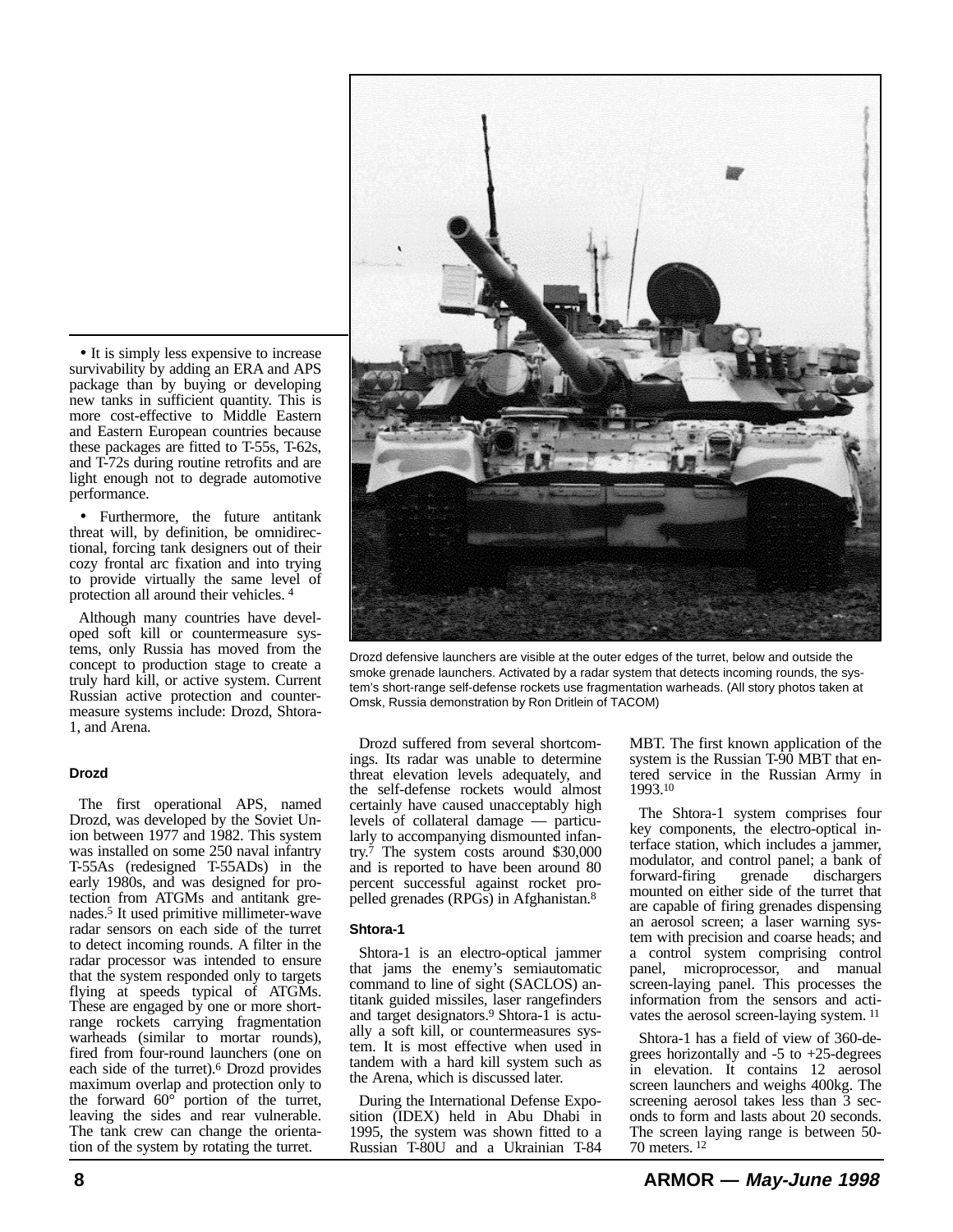

The system is activated when the laser warning system detects the threat laser system. The tank commander (TC) presses a button that automatically orients the turret in the direction of the threat. It then triggers the grenade launchers. The aerosol screen is effective over a frequency band of 0.4-14 Em. The composition of this cloud is claimed to screen the tank against laser rangefinders

and designators and is also claimed to be sufficiently hot to seduce IR homing weapons away from the MBT. The electro-optical jammers, designated TShU1- 7, introduce a spurious signal over the 0.7-2.5 Em band, into the guidance circuitry of the incoming ATGM through the use of a coded pulsed IR jamming signal. The jammers provide coverage over 20 degrees in azimuth on each side of the main armament and through 4 degrees of elevation, and is effective within 2 seconds of target identification. It is claimed to be effective against Western ATGMs such as TOW, HOT, MILAN and Dragon, as well as Eastern Bloc ATGMs such as the AT-3. The TShU1-7 has a specified life of 1,000 hours, a mean time between failures (MTBF) of 250 hours, and a radiation source of 50 hours.13

Shtora-1 has three methods of operation: fully automatic, semiautomatic/target designation, and manual and emergency mode. According to the manufacturer, the system reduces the hit probability by the following factors: TOW and Dragon, Maverick, Hellfire, and Copperhead laser seeker systems by a factor of 4-5:1; MILAN and HOT by 3:1; Artillery and tank projectiles fired from systems with laser rangfinders by 3:1.14 There is no reference to success against the Russian AT-4 and AT-5 or cannon-launched laser beam riders like the AT-10 and AT-11.

Shtora-1 is currently installed on the T-80UK, T-80U, T-84 and T-90 MBTs and offered for installation on other armored

The Shtora system jammers are the two boxes at either side of the gun tube. Grenade dischargers are at the rear of the turret.

vehicles during retrofit. It is available for sale on the open market.

## **Arena**

The Arena defense aid suite (DAS) was developed by Russia around 1993 and currently has no counterpart. The Russians have demonstrated the system to the Germans and French, and it is reported to have performed as advertised. The French were involved in further development of the system, as of 1997. 15

Arena is intended to protect tanks from antitank grenades and ATGMs and topattack munitions, including ATGMs launched from aerial platforms. When these threaten the MBT, the computer system automatically activates the active defense system with a reaction time of .05 seconds.16 Arena is fully automatic and provides a very high degree of protection through 300° with a dead area to the rear of the turret.

The system is switched on from the commander's control panel, then operates automatically. On completion of the serviceability self-control check, the system operates in combat mode. All information on the modes of operation and status of the system and its integrated units is displayed on the control panel.

In combat mode of operation, the multidirectional radar mounted on the roof of the MBT constantly scans for approaching ATGMs and locates any target approaching within 50 meters of the tank within the designated speed band. The radar then operates in the target-tracking mode, locking onto the target at between 7.8 and 10.06 meters from the tank, and enters target data into the computer. After processing this data, the computer selects the countermunition (CM), one of the rounds of protective ammunition that are housed in 20 silos around the turret, and fires a small projectile (similar to a Claymore mine) into the path of the approaching ATGM. At the determined moment, the computer generates command signals via a converter unit to the selected ammunition. The ammunition detonates 1.3 to 3.9 meters from the target, generating a directed field of destructive elements, which destroy or disable the target to levels which are no longer dangerous. After .2-.4 seconds, the system is ready to repel the next target. $17$ 

Arena will not respond to false images or targets such as: small caliber projectiles, targets flying away from the tank, targets outside of the 50 meter envelope, or slow-flying objects, such as pieces of earth. Additionally, the system does not respond to shells or projectiles exploding around the tank, or targets whose trajectory does not cross a protected portion of the tank.18 The concern for dismounted infantry is considered, with a danger zone identified 20-30 meters around the tank. Arena is day- and night-capable and operates in any climate or terrain. Arena is reportedly effective against TOW, HOT, MILAN and Hellfire, as well as man-portable AT-4 and LAW 80. Again, there is no reference to its effectiveness against Russian-designed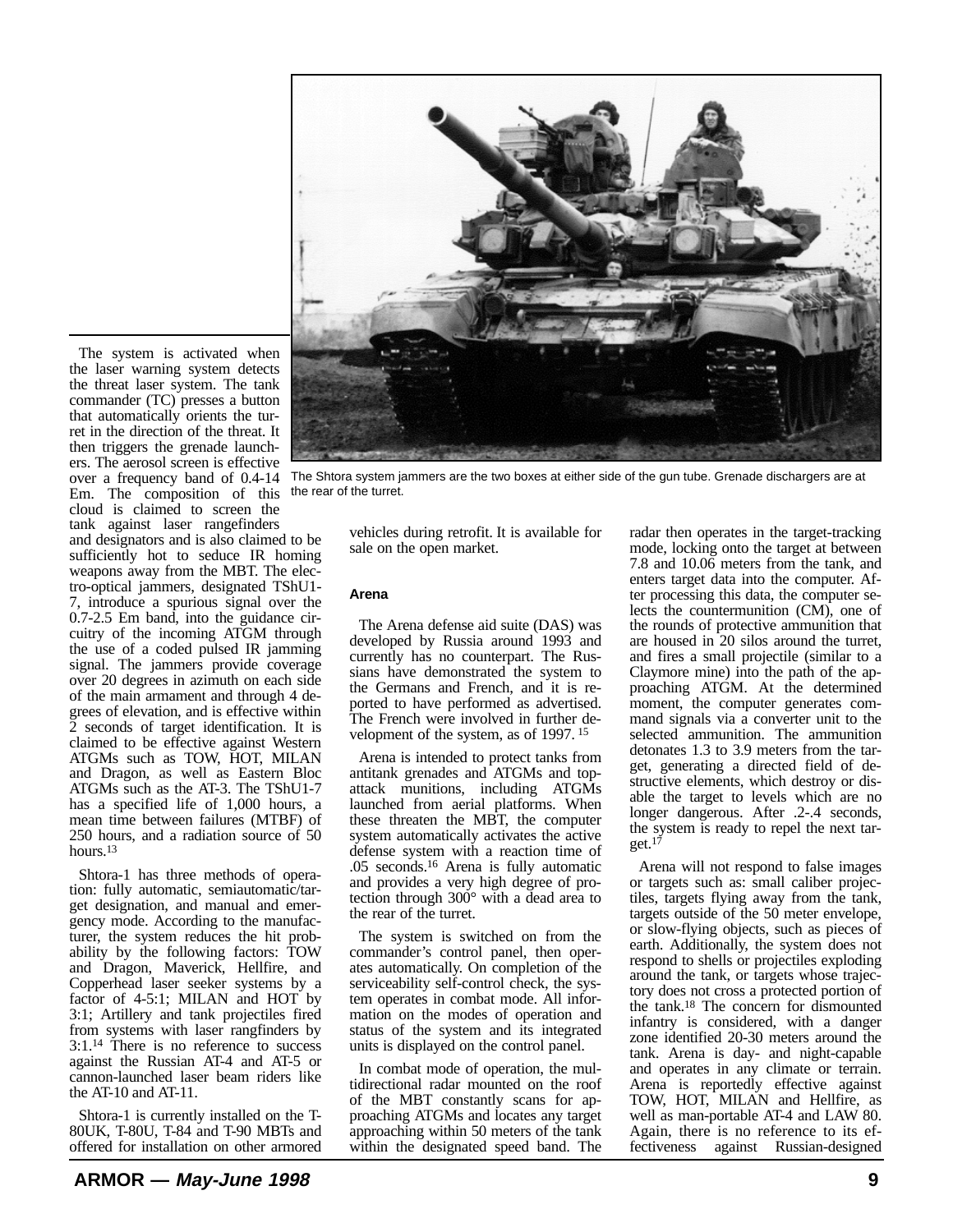ground-launched ATGMs or cannonlaunched ATGMs. By mid-1997, the Arena system remained at the prototype stage and is understood not to have completed its developmental phase.19

Arena is expensive, costing around \$300,000 per copy. 20

Drozd and Shtora-1 are designed to be used with hull and turret ERA packages. Tanks equipped with Arena have ERA packages mounted on the hull. If the system's munitions are not effective in stopping the incoming projectile, the tank is still protected by ERA. Arena's ammunition panels, located around the turret, act as the turret's ERA, providing protection if the selected ammunition fails to function.

# **IFVs versus Tanks**

There are several possible reasons why the Russians have not mounted APS on BMPs or other IFVs. A hard kill system may not destroy the entire incoming projectile. Tank base armor and ERA provide protection against any residual fragments that may survive a hard kill detonation. BMPs do not have this level of protection, or the suspension systems capable of carrying additional armor plating and ERA. Additionally, the cost factor makes it more advantageous to protect tanks, rather than IFVs. The BMP-3 can be replaced for \$800,000, while a T-80U costs around \$2 million.

## **Western "Countermeasure Systems"**

It appears that the Russians developed Drozd to counter RPG and ATGM threats in Afghanistan. Shtora and Arena followed, with the hope of sales to former Soviet arms customers. While many nations have developed soft kill systems, few have shown any interest in hard kill systems until recently. Research and development costs, coupled with dwindling defense budgets and a perceived lack of an antiarmor threat to modern armor seems to account for this lack of interest.

Next-generation soft kill systems will include a laser warning receiver (LWR) that automatically cues the system to the incoming projectile. Currently, this is not a characteristic of all soft kill systems. The Japanese were actually the first to introduce laser warning receivers combined with a countermeasure system on first line AFVs. Their Type 90 tank includes a soft kill system. Sweden is currently developing a sensor-initiated hard kill system for its armored fighting vehicles. France and Israel currently employ systems similar to Shtora-1 on their tanks. Poland has developed and employs soft kill systems on AFVs. The UK, Canada, Israel, and the U.S. are all researching hard and soft kill systems.

# **The GALIX System**

The French Galix countermeasure system mounted on the Leclerc MBT consists of an electrical control unit and launching tubes set into the rear of the turret. Galix is turret mounted and provides 360° protection. It can fire 80mm smoke rounds, anti-personnel rounds, or decoy rounds out to 30-50 meters, in single rounds or in salvoes. The Galix system reaction time is less than one second and is reported to protect Leclerc against any known weapon on the battlefield.21

The Galix 13 smoke round can produce a smoke screen that includes visual and multi-band screening agents, over an arc of 120° to the front of the vehicle, that can last up to 30 seconds. This screen can blind any optically or IR-controlled weapon system. The IR decoy deviates the trajectory of antitank missiles controlled by an IR seeker. It is operated from the top of the vehicle and is efficient for more than 10 seconds. 22 A major shortfall of the Galix system is the lack of an LWR to alert the crew and automatically cue the system.

# **Israeli Developments**

The Merkava 3 MBT is fitted with the Laser Warning System 2 (LWS-2) advanced threat warning system. The system provides an alert whenever optical radiation is aimed at the vehicle from any direction and warns against a possible enemy presence and attack intentions in real time. The indication includes the type of radiation, such as IR searchlight, laser rangefinder, or laser designator. The Merkava 3 is believed to be the first MBT fitted with a threat warning system as part of its standard production.23

The Israeli POMALS system operates similarly to Shtora-1, and is designed as an add-on or retrofit package. It features the LWS-2 that identifies incoming radiation emitted by laser designators/rangefinders or IR sources. The 60mm launch tubes are mounted on the turret to fire a wide variety of munitions that produce countermeasure options, including visible or IR smoke grenades, chaff/flare decoys, HE and antipersonnel grenades, and special munitions. PO-

MALS can be upgraded to incorporate an IFF system.24 POMALS is currently in its prototype stage.

The Third Eye laser warning system was designed for instantaneous detection of laser rangefinders, designators, and IR searchlights. It indicates the direction and type of threat on a display screen provided for the TC. An audio warning is also provided through the vehicle intercom net. It can differentiate between the various lasers and is insensitive to explosions, flashes, or smoke. According to the manufacturer, the Third Eye system has been in operational use with the Israeli Defense Forces (IDF) and has proven its performance and reliability under field conditions.<sup>25</sup> The effectiveness of these systems is unclear. It is also unclear whether the three Merkava Mk 3 MBTs recently destroyed by the Hezbollah with either AT-3s, AT-4s, or TOWs, were equipped with any countermeasure devices.26

# **United Kingdom Developments**

The UK Defense Research Agency is collaborating with British companies under the Ministry of Defense (MoD) and Industry Defensive Aids Systems (MI-DAS) program of applied research into low-risk technology that could defeat current precision-guided weapons such as antitank missiles. An extensive trial of available equipment aboard an armored fighting vehicle in the autumn of 1995 successfully demonstrated all aspects, from warning to countermeasures, operating under a central controller architecture.<sup>27</sup>

MIDAS involves system and integration studies, together with investigations of sensor and countermeasure technologies. These include radar and laser warning receivers; electro-optical (IR and ultraviolet) and acoustic sensors for initial detection; confirmation devices such as pulse-Doppler radars; soft kill response (defensive maneuvering, decoys, jammers, and rapid-blooming multispectral obscurants); and hard kill weapons.28

Sanders Missile Countermeasures Device (MCD) AN/VLQ-8A jammers were developed in the U.S. at the time of the Gulf War, and 1,000 units were delivered to the Army. However, they were only fielded to the M2A2 ODS Bradley as of 1996. Last year, Lockheed Sanders took the development of IR jammers/decoys a step further by combining one with electro-optical detectors and successfully us-